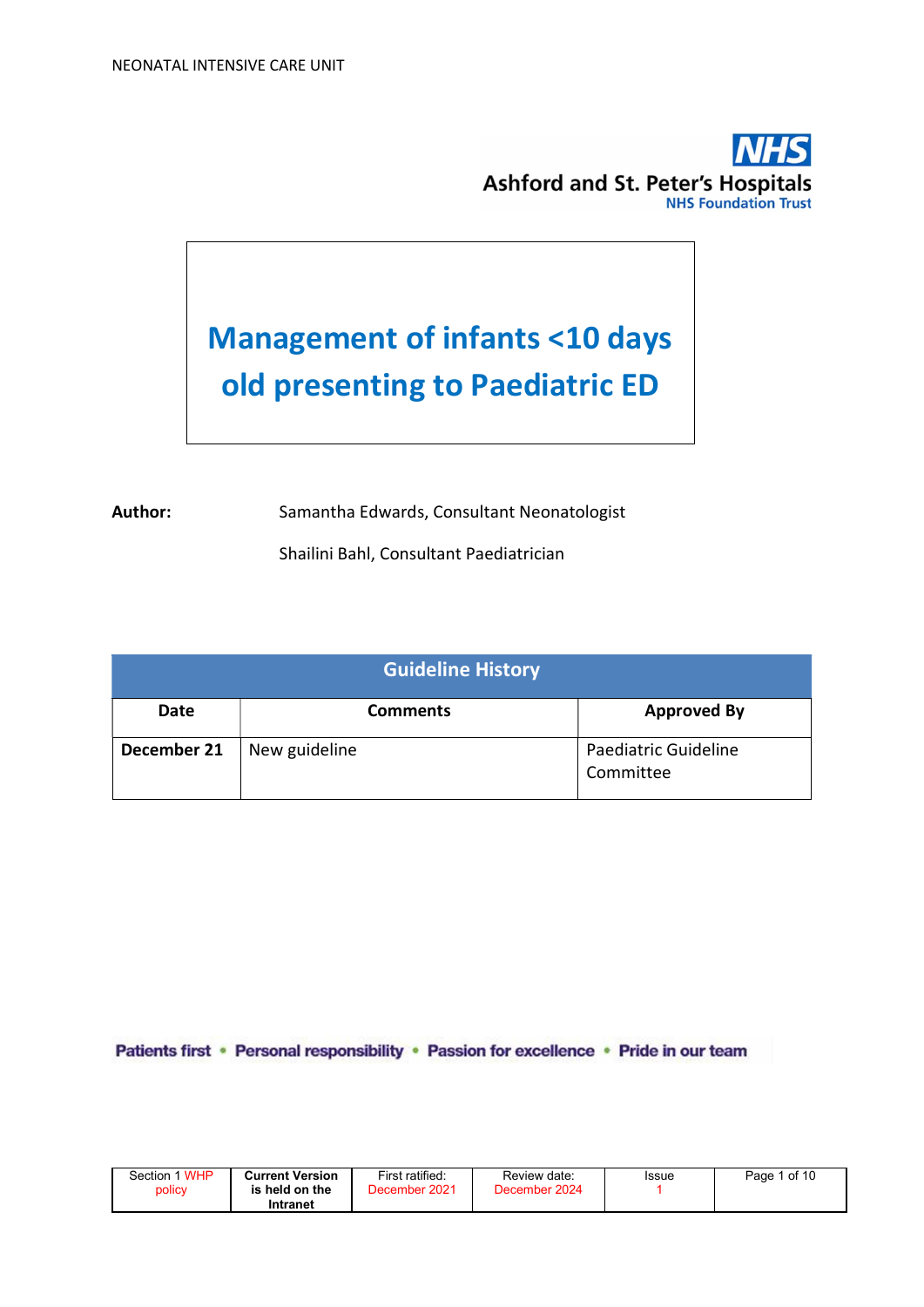### **Contents**

Page

- 1. Guideline
- 2. Supporting References
- 3. Supporting Trust Guidelines
- 4. Guideline Governance
	- a. Scope
	- b. Purpose
	- c. Duties and Responsibilities
	- d. Approval and Ratification
	- e. Dissemination and Implementation
	- f. Review and Revision Arrangements
	- g. Equality Impact Assessment
	- h. Document Checklist
- 5. Appendices

| Section 1 WHP | <b>Current Version</b> | First ratified: | Review date:  | Issue | Page 2 of 10 |
|---------------|------------------------|-----------------|---------------|-------|--------------|
| policy        | is held on the         | December 2021   | December 2024 |       |              |
|               | Intranet               |                 |               |       |              |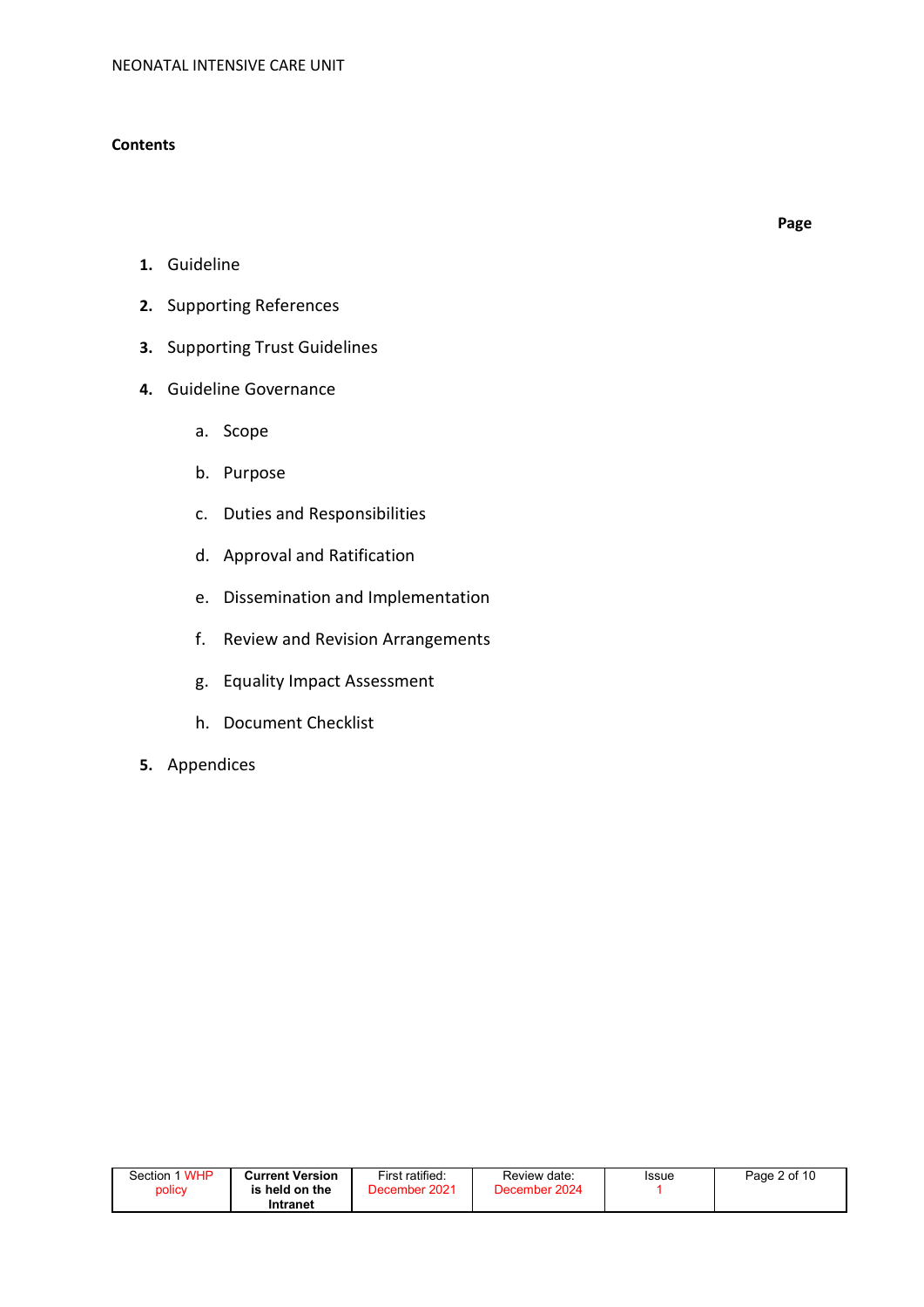## Background

Neonates presenting in the first 10 days of life is fortunately a rare event. In the majority they present with relatively minor ailments including issues with feeding and support for a new family. It is important to be vigilant to the possibility of more serious illness in these babies, and the consequent need for specialist input.

### Specific conditions requiring NICU/PICU

In most instances babies who require readmission can be cared for on the postnatal wards or general paediatric wards depending on the clinical symptoms and/or diagnosis. However, there are a few situations, almost always within the first 10 postnatal days, where the baby requires urgent treatment and a neonatal unit or PICU would be the most appropriate setting. Such conditions include:

- Severe jaundice requiring immediate exchange transfusion
- Surgical emergencies eg Volvulus in neonate , diaphragmatic hernia (late postnatal presentation)
- Duct dependent cardiac lesions presenting post discharge

#### Considerations

If a baby presents to A & E with a condition requiring URGENT medical or surgical treatment, it is important that this is recognised and they are transferred to the appropriate setting without delay. If this includes consideration of readmission to a neonatal unit the clinician involved should check:

- That baby has not been in close contact with other children/adults with URTI or eg influenza, RSV, suspected COVID-19
- The baby has not been in close contact with other known contagious disease eg chicken pox, gastroenteritis.

This is to safeguard the vulnerable inpatients on NICU, where isolation is not readily available. There should be a discussion between the duty paediatric and neonatal consultants to agree a management plan including safe place of admission.

#### Transfer

If baby needs transferring to another hospital then the appropriate\* transport team should be called and transfer arranged ASAP.

\* NTS if baby going to a NICU; CATS or STRS if going to PICU (NTS can assist with retrieval from A&E if baby going to ASPH NICU if they are on site)

### Additional information

Information about infants may be available on Badgernet (same username and password as PC login)

Do document the decision about where to admit the baby to in their notes.

| Section 1 WHP<br>policy | <b>Current Version</b><br>is held on the | First ratified:<br>December 2021 | Review date:<br>December 2024 | Issue | Page 3 of 10 |
|-------------------------|------------------------------------------|----------------------------------|-------------------------------|-------|--------------|
|                         | Intranet                                 |                                  |                               |       |              |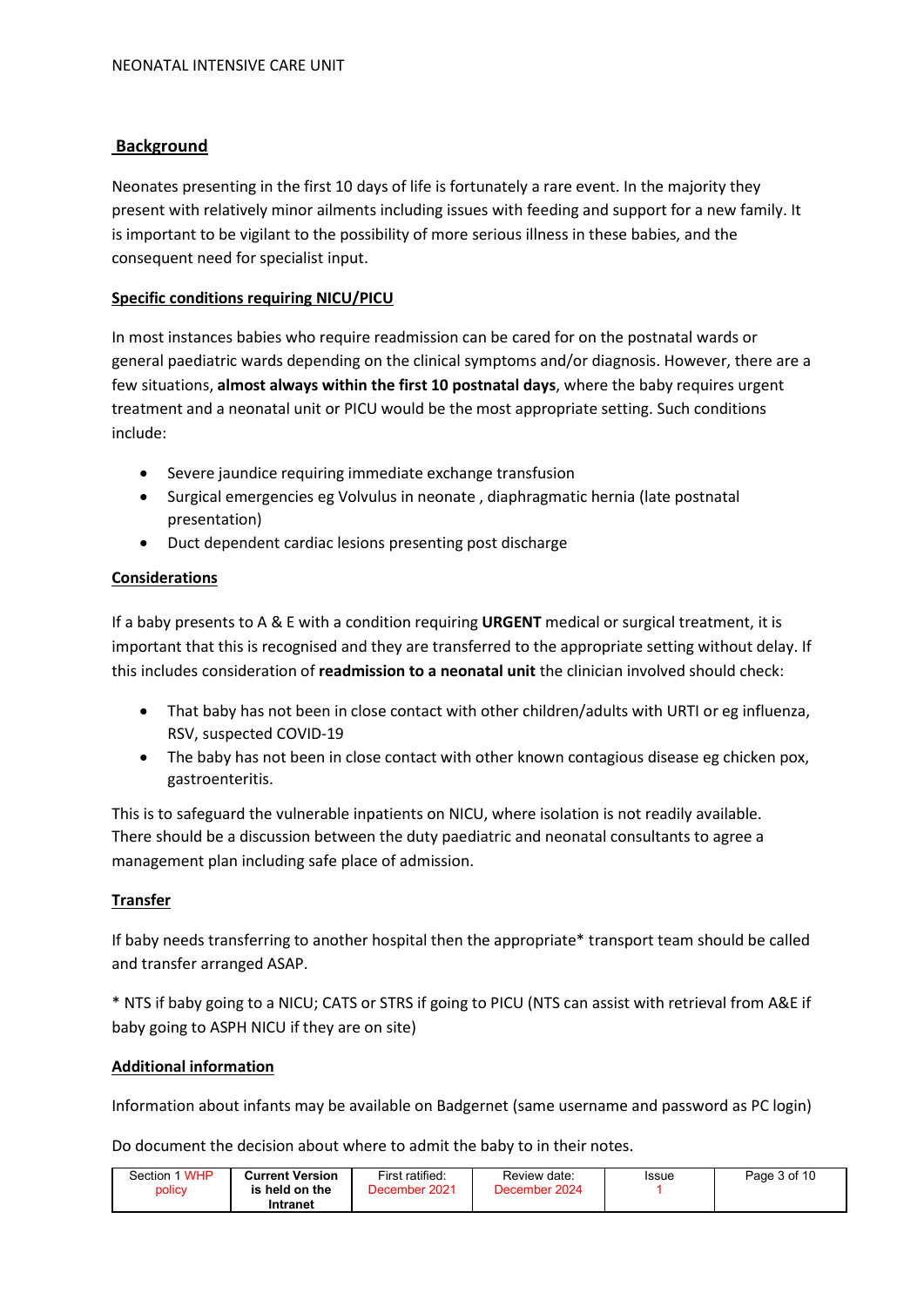#### Actions on Presentation of Neonate (<10 days term or post NICU discharge) to A&E

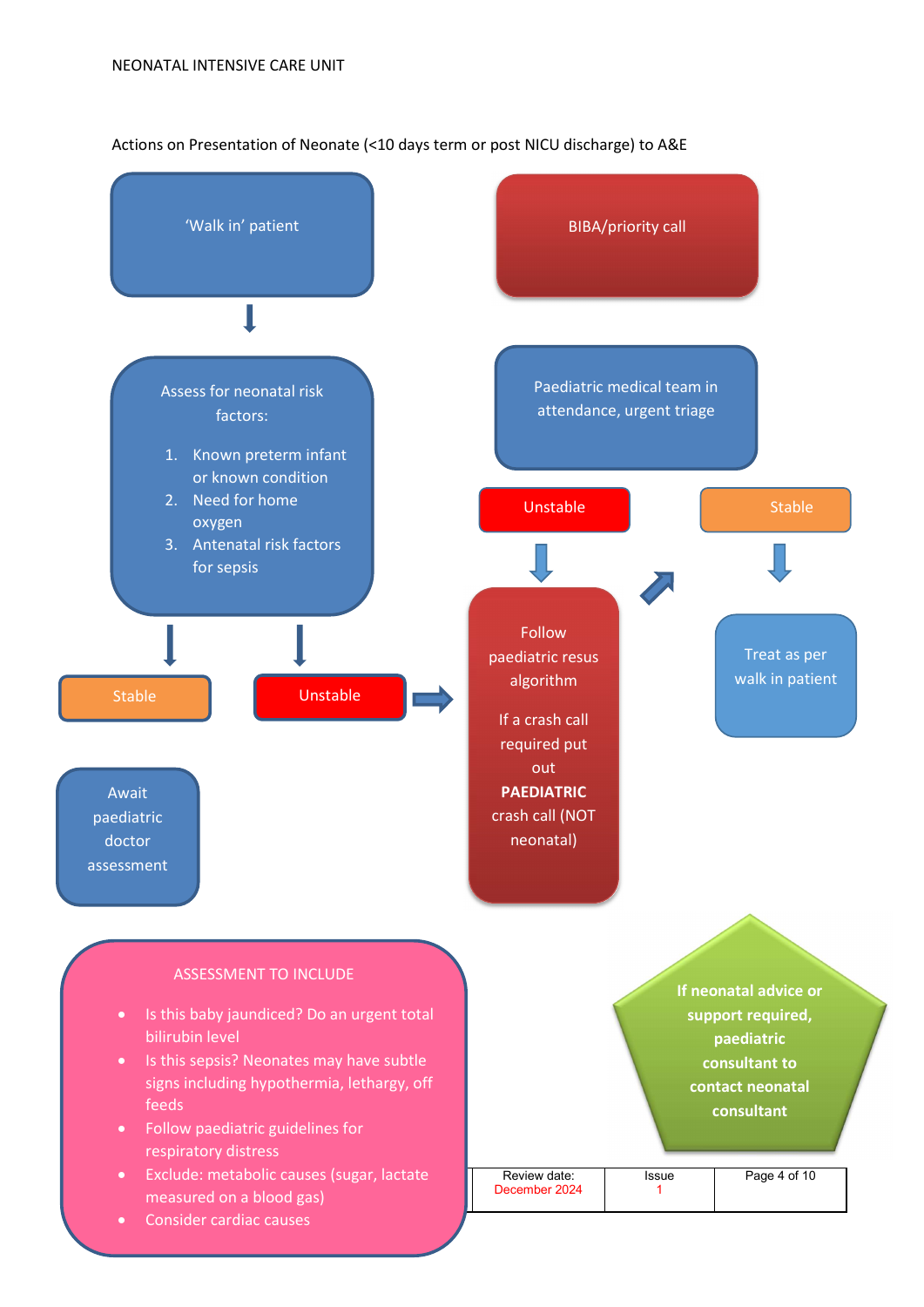Triage of babies requiring readmission from home

Readmission to the Postnatal wards

Jaundice in an otherwise well baby, needing phototherapy

Weight loss in an otherwise well baby requiring feeding support

## Readmission to the Neonatal Unit Considered

Jaundice in an unwell baby

- Likely to need exchange transfusion
- Unable to adequately feed

Suspected seizures

Significant hypoglycaemia requiring IV fluids

Need for intensive care including ventilation where infective cause excluded or following consultant decision

Should be diverted to paediatric services >10 days old/since discharge from NICU

Signs of respiratory distress suggestive of acute viral infection

Vomiting with loose stools

This is not an exhaustive list. Any admissions will be at the discretion of the attending paediatric and neonatal consultants and lead nursing team; dependent on the individual case and on unit capacity and staffing.

| 1 WHP<br>Section | <b>Current Version</b>  | First ratified:  | Review date:     | Issue | Page 5 of 10 |
|------------------|-------------------------|------------------|------------------|-------|--------------|
| policy           | held on the<br>Intranet | 2021<br>December | 2024<br>December |       |              |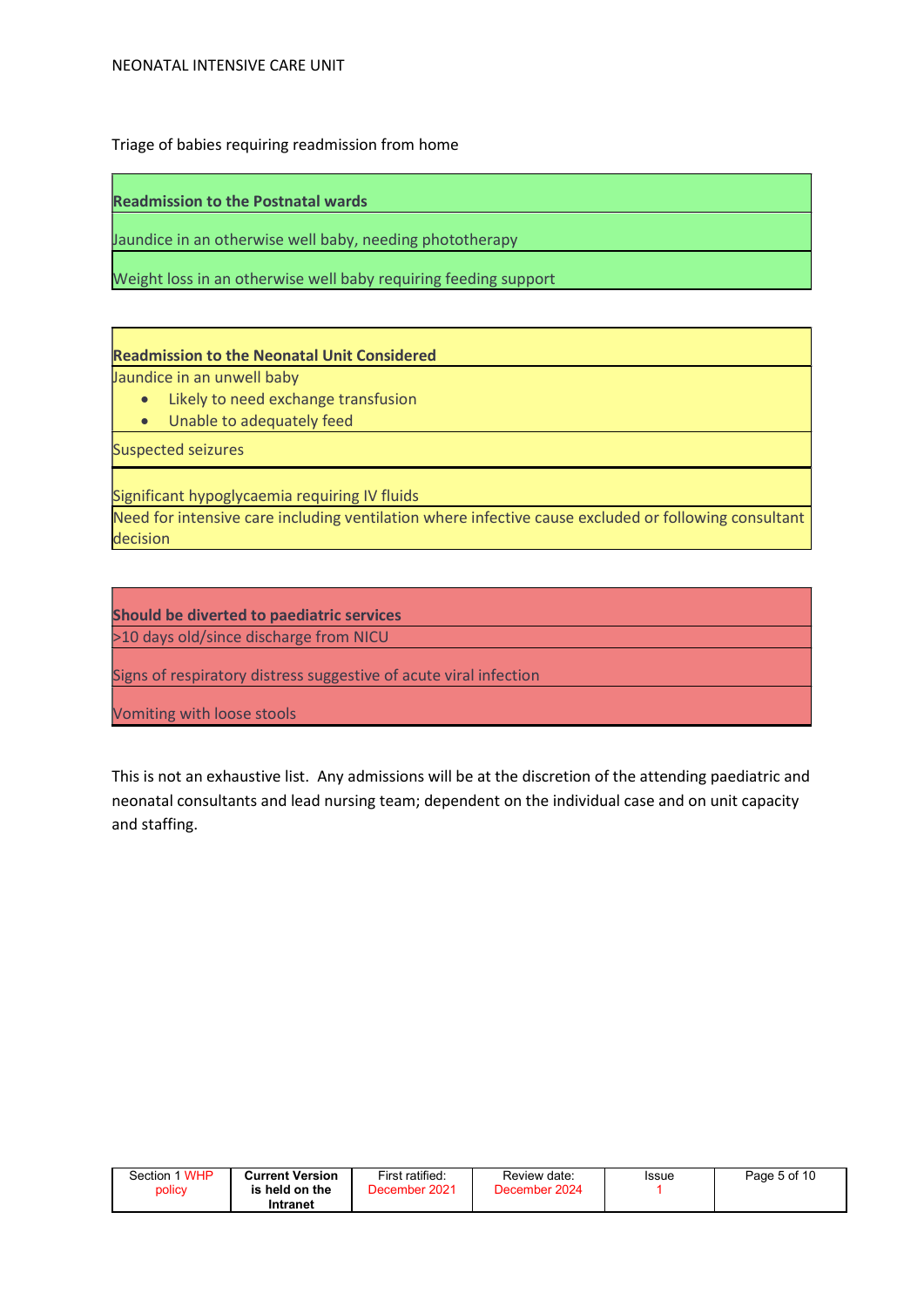#### References

https://www.clinicalguidelines.scot.nhs.uk/nhsggc-paediatric-clinical-guidelines/nhsggcguidelines/neonatology/admission-criteria-neonatal-unit-transitional-care/

https://www.londonneonatalnetwork.org.uk/wp-content/uploads/2015/08/Guidelines-for-Readmission-of-Neonates-for-Jaundice-after-Discharge-Home-3.pdf

| Section 1 WHP | <b>Current Version</b> | First ratified: | Review date:  | <b>Issue</b> | Page 6 of 10 |
|---------------|------------------------|-----------------|---------------|--------------|--------------|
| policy        | is held on the         | December 2021   | December 2024 |              |              |
|               | Intranet               |                 |               |              |              |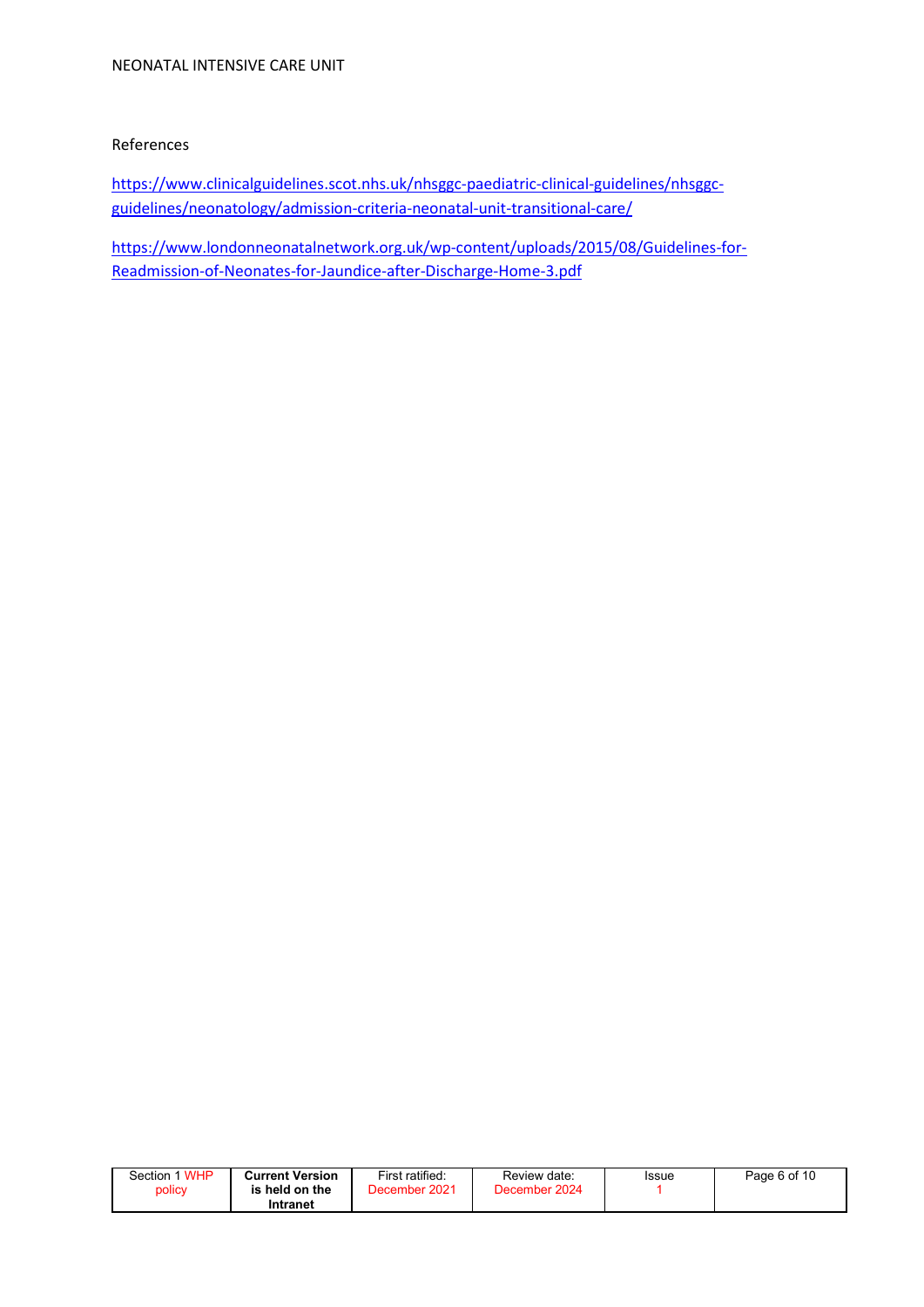# 4. Guideline Governance

## a. Scope

This guideline in relevant to all staff caring for babies across neonatal intensive care, transitional care and maternity.

## b. Purpose

- i. This guidelines aims to facilitate a common approach to the management of babies admitted under neonatal care. At times deviation from the guideline may be necessary, this should be documented and is the responsibility of the attending consultant.
- ii. This guideline is subject to regular review to ensure ongoing evidence based practice.

## c. Duties and Responsibilities

What is expected from the health care professionals using this guideline to look after infants.

## d. Approval and Ratification

This guideline will be approved and ratified by the Neonatal Guidelines Group.

## e. Dissemination and Implementation

- i. This guideline will be uploaded to the trust intranet 'Neonatal Guidelines' page and thus available for common use.
- ii. This guideline will be shared as part of ongoing education within the Neonatal Unit for both medical and nursing staff.
- iii. All members of staff are invited to attend and give comments on the guideline as part of the ratification process.

### f. Review and Revision Arrangements

- a. This policy will be reviewed on a 5 yearly basis.
- b. If new information comes to light prior to the review date, an earlier review will be prompted.
- c. Amendments to the document shall be clearly marked on the document control sheet and the updated version uploaded to the intranet. Minor amendments will be ratified through the Neonatal Guidelines Group. A minor amendment would consist of no major change in process, and includes but is not limited to, amendments to documents within the appendices.

| Section 1 WHP | <b>Current Version</b> | First ratified: | Review date:  | Issue | Page 7 of 10 |
|---------------|------------------------|-----------------|---------------|-------|--------------|
| policy        | is held on the         | December 2021   | December 2024 |       |              |
|               | Intranet               |                 |               |       |              |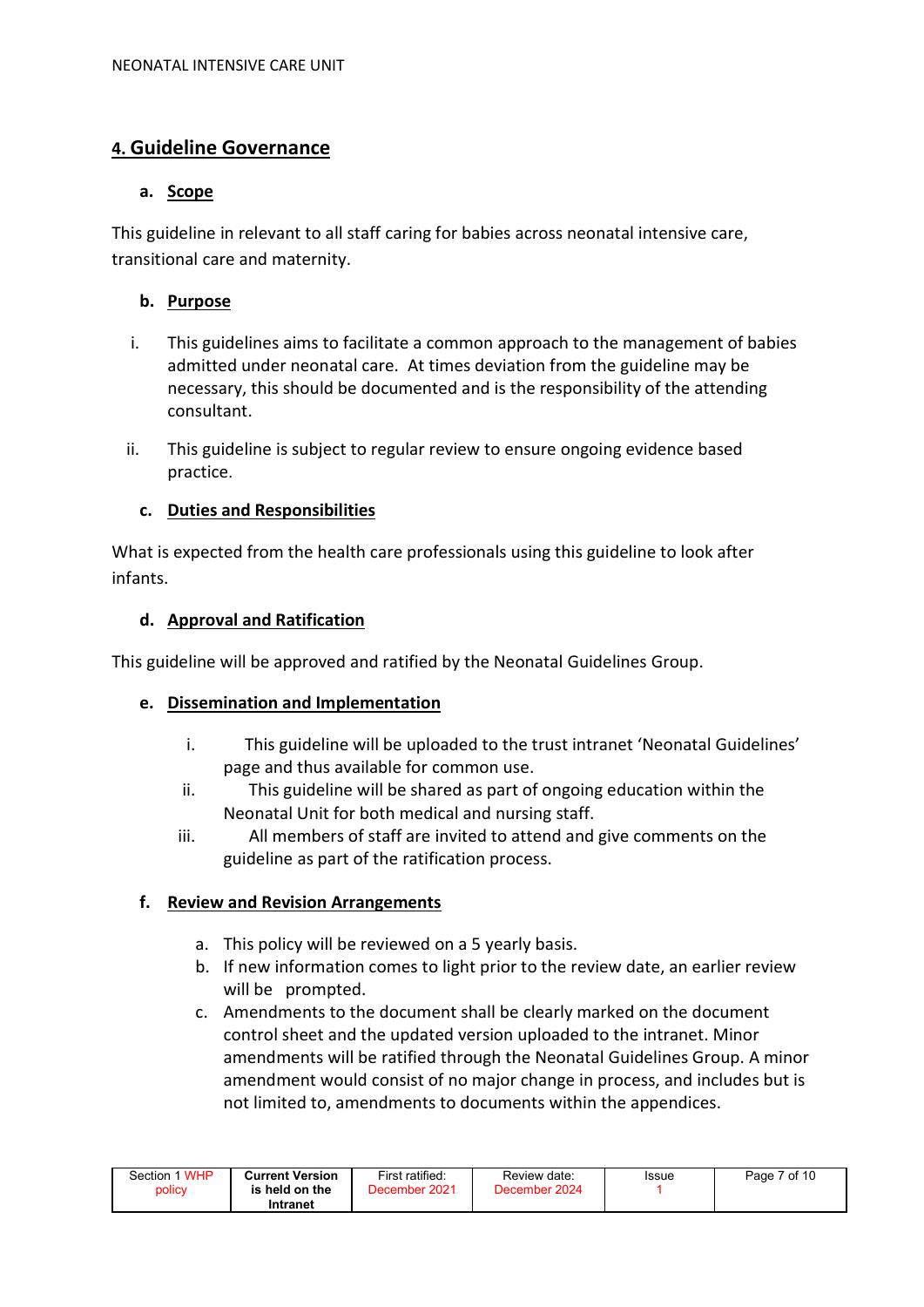## g. Equality Impact Assessment

#### **Background**

Who was involved in the Equality Impact Assessment

Author and the supervising consultants.

#### Methodology

- A brief account of how the likely effects of the policy was assessed (to include race and ethnic origin, disability, gender, culture, religion or belief, sexual orientation, age)
- The data sources and any other information used
- The consultation that was carried out (who, why and how?)

All groups of staff and patients were taken into consideration and there is no bias towards or against any particular group.

#### Key Findings

- Describe the results of the assessment
- Identify if there is adverse or a potentially adverse impacts for any equalities groups

There is no evidence of discrimination.

Conclusion

• Provide a summary of the overall conclusions

#### There is no evidence of discrimination.

#### Recommendations

- State recommended changes to the proposed policy as a result of the impact assessment
- Where it has not been possible to amend the policy, provide the detail of any actions that have been identified
- Describe the plans for reviewing the assessment

This guideline is appropriate for use.

| Section 1 WHP | <b>Current Version</b> | First ratified: | Review date:  | Issue | Page 8 of 10 |
|---------------|------------------------|-----------------|---------------|-------|--------------|
| policy        | is held on the         | December 2021   | December 2024 |       |              |
|               | Intranet               |                 |               |       |              |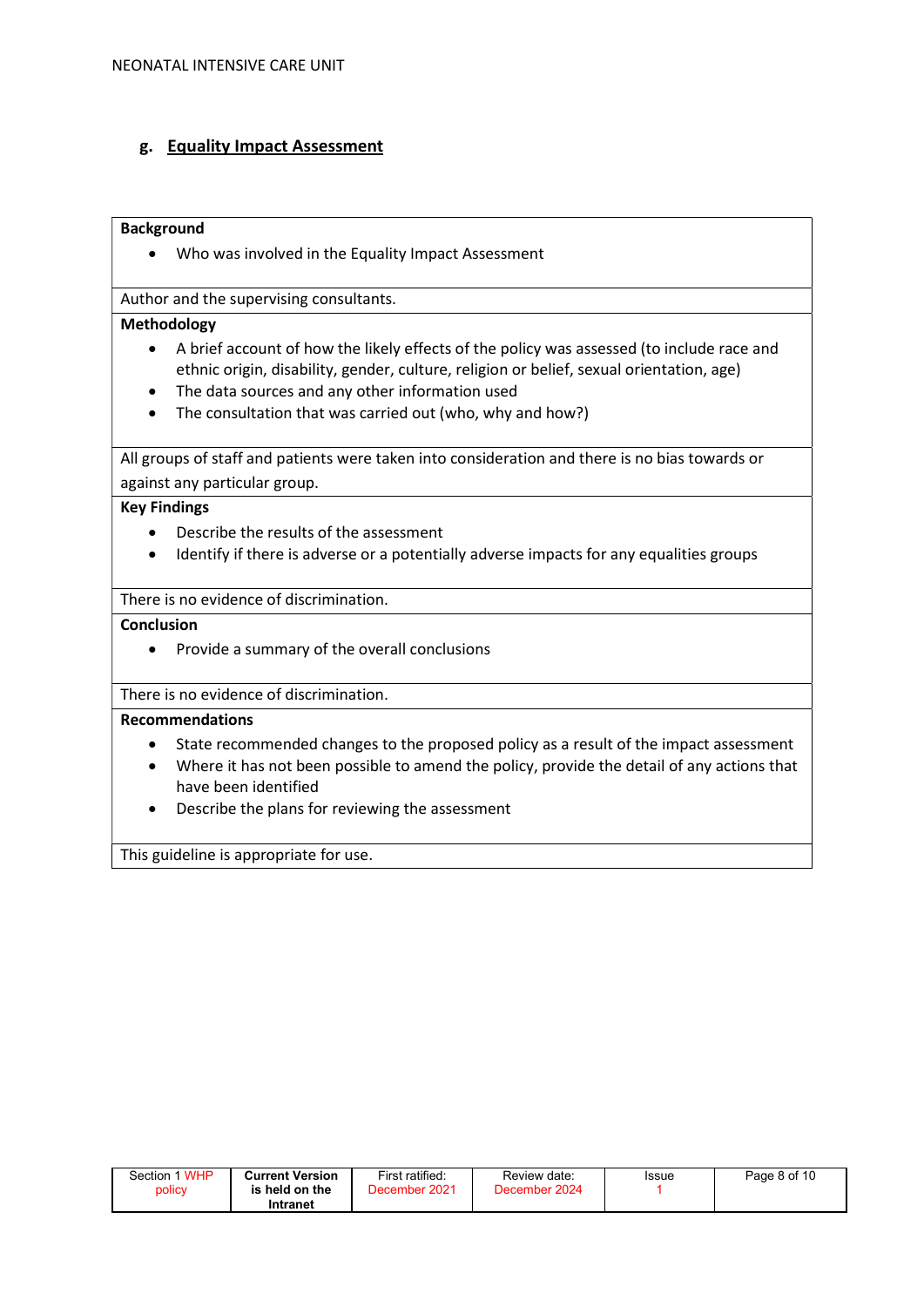## h. Document Checklist

To be completed (electronically) and attached to any document which guides practice when submitted to the appropriate committee for approval or ratification.

Title of the document: Management of Infants <10 days old presenting to Paediatric ED Policy (document) Author: Dr Samantha Edwards, Dr Shailini Bahl

# Executive Director: N/A

|           |                                         |                                                      |                                                      |                                  | Yes/No/<br>Unsure/NA          | <b>Comments</b>             |              |  |
|-----------|-----------------------------------------|------------------------------------------------------|------------------------------------------------------|----------------------------------|-------------------------------|-----------------------------|--------------|--|
| <u>1.</u> |                                         | <b>Title</b>                                         |                                                      |                                  |                               |                             |              |  |
|           |                                         |                                                      | Is the title clear and unambiguous?                  |                                  | Y                             |                             |              |  |
|           |                                         |                                                      | Is it clear whether the document is a                |                                  | Y                             |                             |              |  |
|           |                                         | guideline, policy, protocol or standard?             |                                                      |                                  |                               |                             |              |  |
| 2.        |                                         | Scope/Purpose                                        |                                                      |                                  |                               |                             |              |  |
|           |                                         |                                                      | Is the target population clear and                   |                                  | Y                             |                             |              |  |
|           |                                         | unambiguous?                                         |                                                      |                                  |                               |                             |              |  |
|           |                                         |                                                      | Is the purpose of the document clear?                |                                  | Y                             |                             |              |  |
|           |                                         |                                                      | Are the intended outcomes described?                 |                                  | Y                             |                             |              |  |
|           |                                         |                                                      | Are the statements clear and unambiguous?            |                                  | Y                             |                             |              |  |
| <u>3.</u> |                                         |                                                      | <b>Development Process</b>                           |                                  |                               |                             |              |  |
|           |                                         |                                                      | Is there evidence of engagement with                 |                                  | Y                             |                             |              |  |
|           |                                         |                                                      | stakeholders and users?                              |                                  |                               |                             |              |  |
|           |                                         |                                                      | Who was engaged in a review of the                   |                                  |                               | <b>Guidelines Committee</b> |              |  |
|           |                                         |                                                      | document (list committees/ individuals)?             |                                  |                               |                             |              |  |
|           |                                         |                                                      | Has the policy template been followed (i.e. is       |                                  | Y                             |                             |              |  |
|           |                                         |                                                      | the format correct)?                                 |                                  |                               |                             |              |  |
| <u>4.</u> |                                         | <b>Evidence Base</b>                                 |                                                      |                                  |                               |                             |              |  |
|           |                                         |                                                      | Is the type of evidence to support the               |                                  | N                             |                             |              |  |
|           |                                         |                                                      | document identified explicitly?                      |                                  |                               |                             |              |  |
|           |                                         |                                                      | Are local/organisational supporting                  |                                  | Y                             |                             |              |  |
|           |                                         |                                                      | documents referenced?                                |                                  |                               |                             |              |  |
| <u>5.</u> |                                         | <b>Approval</b>                                      |                                                      |                                  |                               |                             |              |  |
|           |                                         |                                                      | Does the document identify which                     |                                  |                               |                             |              |  |
|           |                                         |                                                      | committee/group will approve/ratify it?              |                                  | Y                             |                             |              |  |
|           |                                         |                                                      |                                                      |                                  |                               |                             |              |  |
|           |                                         |                                                      | If appropriate, have the joint human                 |                                  |                               |                             |              |  |
|           |                                         |                                                      | resources/staff side committee (or                   |                                  | N/A                           |                             |              |  |
|           |                                         | equivalent) approved the document?                   |                                                      |                                  |                               |                             |              |  |
| 6.        | <b>Dissemination and Implementation</b> |                                                      |                                                      |                                  |                               |                             |              |  |
|           |                                         |                                                      | Is there an outline/plan to identify how this        |                                  |                               |                             |              |  |
|           |                                         | will be done?<br>Does the plan include the necessary |                                                      | Y                                |                               |                             |              |  |
|           |                                         |                                                      |                                                      | Y                                |                               |                             |              |  |
|           |                                         |                                                      | training/support to ensure compliance?               |                                  |                               |                             |              |  |
|           |                                         | Section 1 WHP<br>policy                              | <b>Current Version</b><br>is held on the<br>Intranet | First ratified:<br>December 2021 | Review date:<br>December 2024 | Issue<br>1                  | Page 9 of 10 |  |